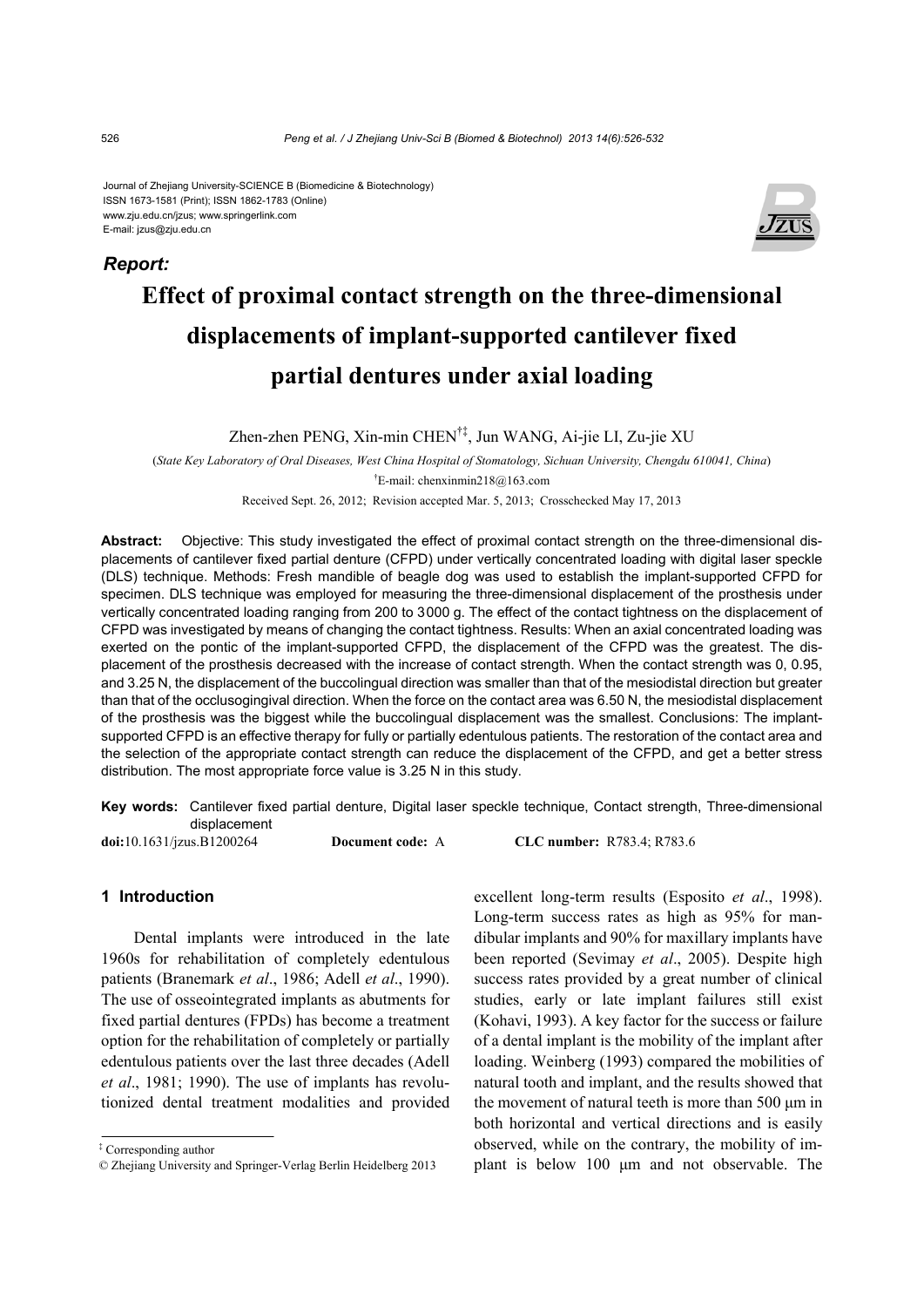proximal contact strength and the type of restorations are responsible for the mobility of the implant after loading, which have a great influence on the success of dental implants in this study. In normal dentitions, natural teeth are integrated by contact areas which may keep them in balance and avoid their abnormal movement, and are helpful for the self-cleaning of gingival papilla. Dörfer *et al*. (2000) had studied the contact strength of normal natural dentition. It is a common view that contact area plays an important role in stress transmission and dispersion for decreasing implant mobility; however, there is limited research studying the effect of proximal contact strength on the three-dimensional displacements of implant-supported cantilever fixed partial denture (CFPD).

The implant-supported CFPD, which is supported by implant abutment at one end and unsupported at the other end, is one kind of FPD restoration. Forces transmitted through the cantilevered pontic could cause tilting and rotational movements of the implant abutments and can be detrimental to the health of the periodontium to some extent (Becker and Kaiser, 2000; Becker, 2004; Eskitascioglu *et al*., 2004; Aglietta *et al*., 2009; Salvi and Brägger, 2009; Zurdo *et al*., 2009). So the restoration of the proximal contact area is crucial to the success of implantsupported CFPD.

When dealing with a complex stress analysis problem in which a complete theoretical solution may prove impractical with respect to time, cost, or degree of difficulty, experimental techniques are often used. Current techniques employed to evaluate the biomechanical loads on implants comprise the use of photoelastic stress analysis, two or three-dimensional finite element stress analysis, and holographic interferometry. At home and abroad, holographic interferometry method and beagles had been widely used to study displacement of implants or the stress distribution under static load (Batista *et al*., 2003; van Leeuwen *et al*., 2003; Chorres *et al*., 2005; Campos *et al*., 2006); however, this method is time-consuming and two-dimensional. Digital laser speckle (DLS) technique, developed from the holographic interferometry method, is real-time and easier to manipulate, but its use in the implant biomechanics area is rare. Accordingly, the purpose of this study was to research the displacement of implantsupported CFPD under vertically concentrated loading by means of DLS technique. Furthermore, the effect of proximal contact strength on the displacement of implant-supported CFPD was investigated.

#### **2 Materials and methods**

# **2.1 Manufacture of experimental animal models of implant-supported CFPD**

The experiment was carried out in accordance with the guidelines issued by the Ethical Committee of Sichuan University, China. A healthy adult male beagle, aged at 12 months, weighing 12.4 kg, was provided by and housed in the Animal Center of West China School of Medicine, Sichuan University. The general health of the dog was checked daily by a veterinarian, who was also responsible for general anesthesia and euthanasia at the surgical procedure.

Firstly, under axenic conditions, the first and second premolars of the right mandible in the beagle dog were extracted with general anesthesia, and then two Straumann Tapered Effect implants (diameter 4.1 mm, length 8 mm) were immediately installed in the edentulous premolar regions. The primary stability of implants was evaluated after the implantation. After four months of healing, an X-ray plate of the implant was taken, which showed the secondary stability was well. Then the dog was euthanized and the implant-supported CFPD was fabricated in the in vitro fresh mandible of the beagle dog. The morphology of the abutments (C5) far from the pontic was the same as that of the first premolar of human beings; the morphology of the abutments (C6) near to the pontic was the same as that of the second premolar of human beings; and the morphology of the pontic (C7) was the same as that of the first molar of human beings.

#### **2.2 DLS technique**

The DLS technique applies a charge-coupled device (CCD) instead of the traditional holographic plate to get objective images before and after the loadings. Then the pictures of the CCD were taken by the conjoint computer and the speckle grams exposed before and after the loadings were analyzed (Chen *et al*., 2000). The displacements of the fixed bridge are observed only in the plane of the CCD observation direction rather than the spatial orientation through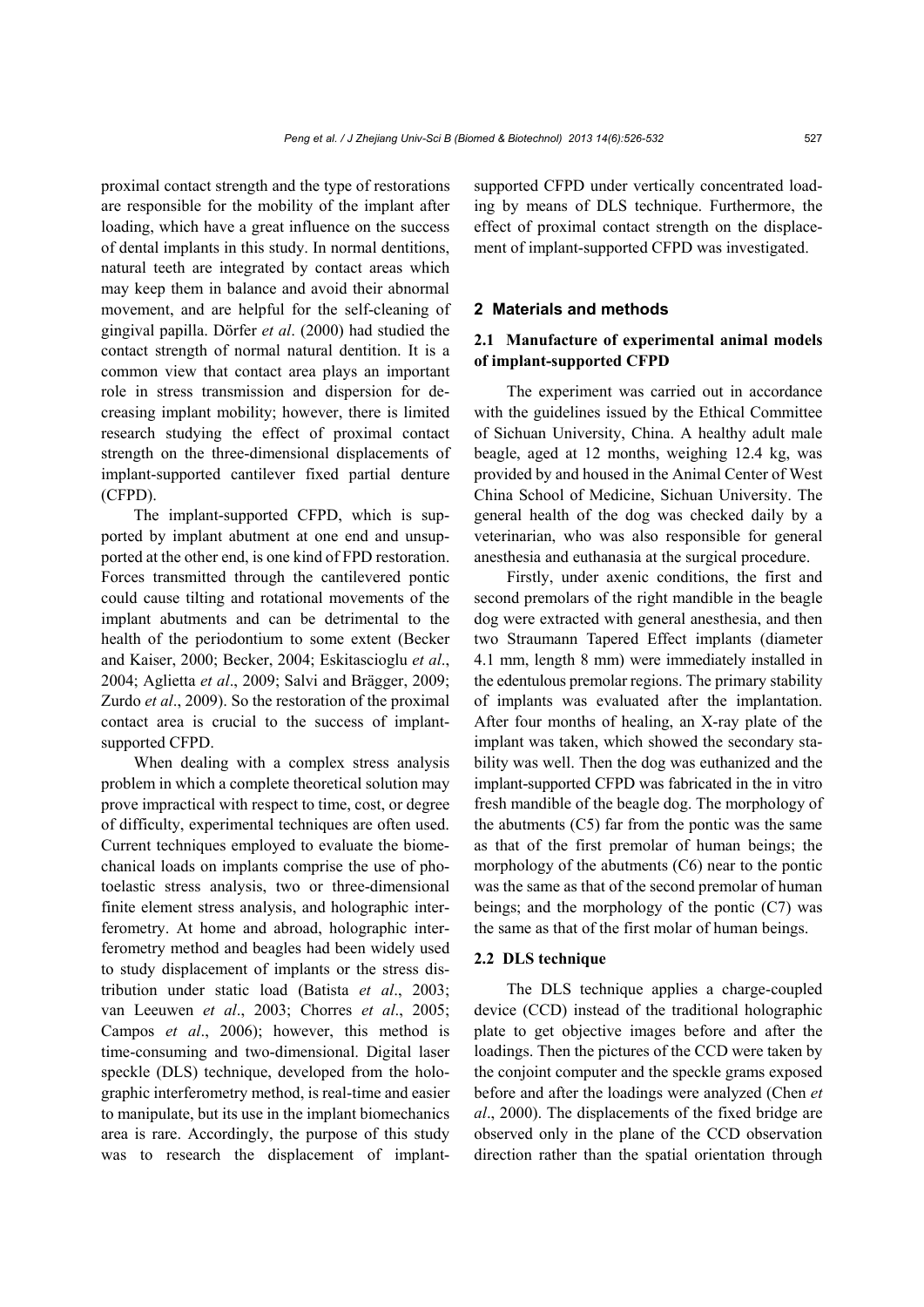single CCD in this study. Two CCDs that are in the same horizontal plane are arranged in a certain angle *α*. The spatial displacement of the fixed bridge was obtained from the vector synthesis of the respective measurements of the denture displacement by two CCD<sub>s</sub>.

The main components of the DLS system include a He-Ne laser, INFINITY3-1 typed CCDs, microscope tube, loading devices, computer, and so on (Fig. 1). The computer outputs the displacement directly. The procedures were as shown in Fig. 2.



**Fig. 1 Schematic representation of experimental setup**  With one CCD can only get in-plane displacement *OX* and *OY*. In the present study, this technique was improved. With two CCDs, through formulation  $OZ=(OX \cos \alpha - OX_2)/\sin \alpha$ , we could get three-dimensional displacement (Xu *et al*., 2013)

0 500 1000 1500 2000 2500 3000

Pixel

(d)

 $\Omega$ 

#### **2.3 Proximal contact area restoration system**

Several components, including cylindrical compression springs (outside diameter 3 mm, wire diameter 0.5 mm), orthodontic band (thickness 0.2 mm), and spring dynamometer (Jinan Second Machine Factory), were employed to restore the proximal contact area.

The conventional Au-Pt porcelain fused to metal (PFM) was made after the preparation of the beagle left mandible canine, with a cavity of 3 mm in depth and 2.5 mm in diameter, in the distal proximal surface. The orthodontic band strip was prepared into 2.5 mm diameter circular and welded to one end of the spring to replace the proximal contact area. The contact area was located in the junction of mesial 1/3 and buccal 1/3. The springs were in different lengths.

The elastic coefficient of the stainless steel cylindrical helical spring was measured by spring tension and compression testing machine.

We placed the springs in the cavity of the crown to simulate four kinds of contact tightness. The original length of the spring (*x*) was measured when the elastic value  $(F)$  was 0, 0.95, 3.25, and 6.50 N according to the formula  $F = k \Delta x$ , where *k* is elastic coefficient. Data are shown in Table 1.

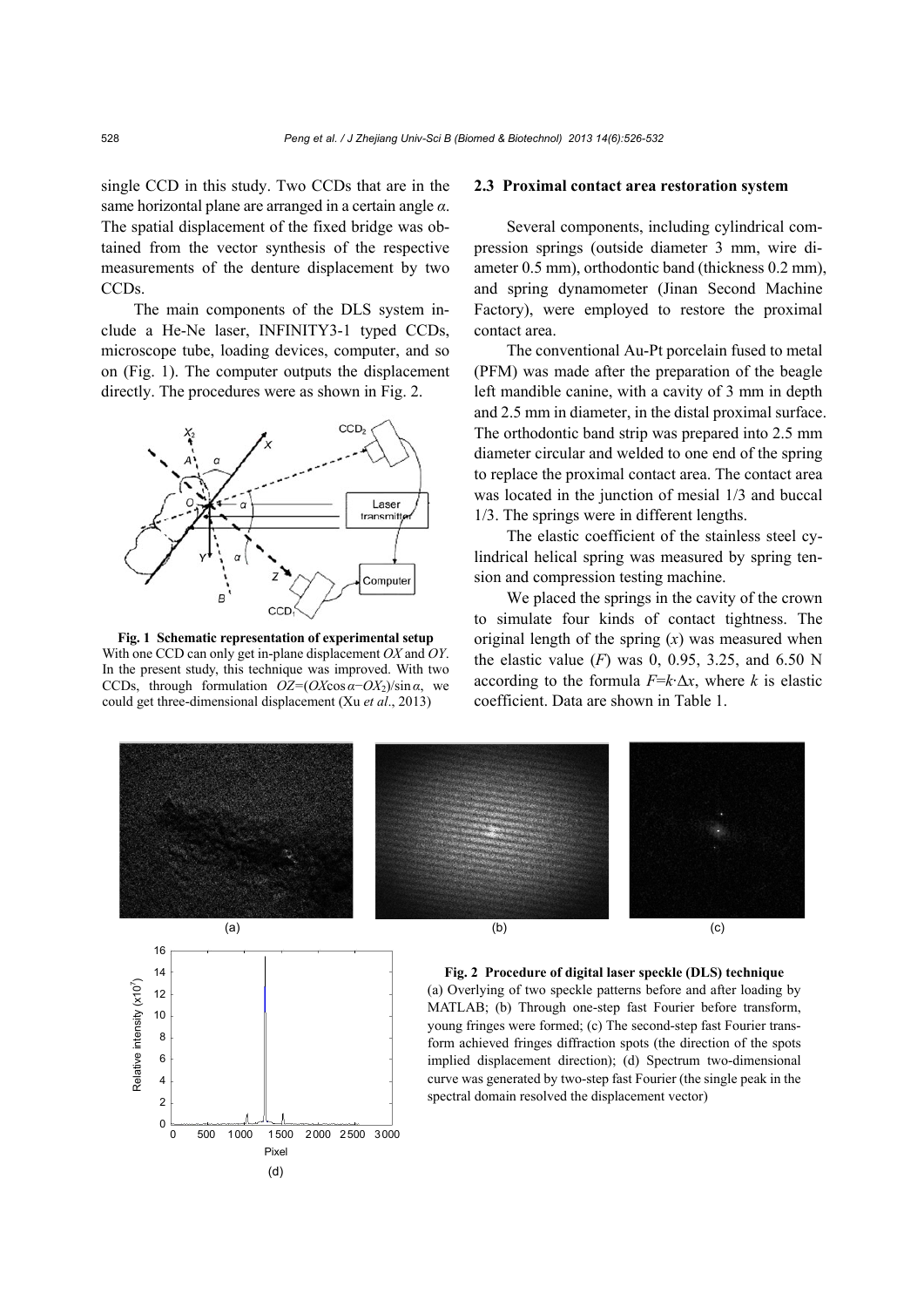| No. | Original length | Elastic coefficient | Elastic     |
|-----|-----------------|---------------------|-------------|
|     | (mm)            | (N/m)               | value $(N)$ |
|     | 3.95            | $1.0\times10^{3}$   | 0.95        |
|     | 6.25            | $1.0\times10^{3}$   | 3.25        |
|     | 6.25            | $2.0 \times 10^3$   | 6.50        |

**Table 1 Coefficients of the springs**

#### **2.4 Loading test**

Firstly, a die stone foundation was made, the CFPD of which was straight when viewed from the horizontal direction. Then the animal model of the CFPD was fixed on the loading devices, and the light path of the DLS was adjusted (Fig. 1) to attain a real-time and clear picture in the conjoint computer. After that, an axial loading of 200, 500, 1500, and 3000 g was respectively exerted on the central fossa of the pontic, the abutments near to the pontic, and the abutments far from the pontic. Meanwhile, the CCDs' pictures were taken, and the conjoint computer analyzed the speckle grams exposed before and after the loadings. Finally, the software MATLAB and the relevant programs were used for calculating the three-dimensional displacements of the pontic and the abutments. The measurement of the pontic or the abutments was repeated three times, and the average value of the displacements was achieved. It might also be noted that the *X*-axis was in the mesiodistal direction (distal direction was minus; mesial direction was plus), the *Y*-axis was in the occlusogingival direction (occlusal direction was minus; gingival direction was plus), and the *Z*-axis was in the buccolingual direction (buccal direction was plus; lingual direction was minus).

#### **3 Results**

The displacement of CFPD increases with the increasing of loads, but the displacements' variation trend of implant-supported CFPD remains unchanged (Fig. 3).

When an axial concentrated loading was exerted on the abutment, the displacement tends to the mesial, buccal, and gingival directions. When an axial concentrated loading was exerted on the pontic, the displacement tends to the distal, buccal, and gingival directions. When the contact tightness was 0, 0.95, and 3.25 N, the displacement of the buccolingual direction was smaller than that of the mesiodistal direction but greater than that of the occlusogingival direction. After the force reached 6.50 N, the displacements' variation trend changed. The mesiodistal displacement of the prosthesis was the biggest while the buccolingual displacement was the smallest. The displacement decreased dramatically when the contact value changed from 0.95 to 3.25 N, which means 3.25 N is the most appropriate force value.

#### **4 Discussion**

The aim of this study was to investigate the effect of proximal contact strength on the threedimensional displacements of implant-supported CFPD with the DLS technique.

One characteristic of this study was the introduction of the DLS technique. The DLS technique, which is developed on the basis of the laser



**Fig. 3 Three-dimensional displacements of implant-supported CFPDs under different loading and proximal contact strengths** 

C5: abutments far from the pontic; C6: abutments near to the pontic; C7: pontic. *X*-axis was in the mesiodistal direction (distal direction was minus; mesial direction was plus); *Y*-axis was in the occlusogingival direction (occlusal direction was minus; gingival direction was plus); *Z*-axis was in the buccolingual direction (buccal direction was plus; lingual direction was minus); *S* was the total displacement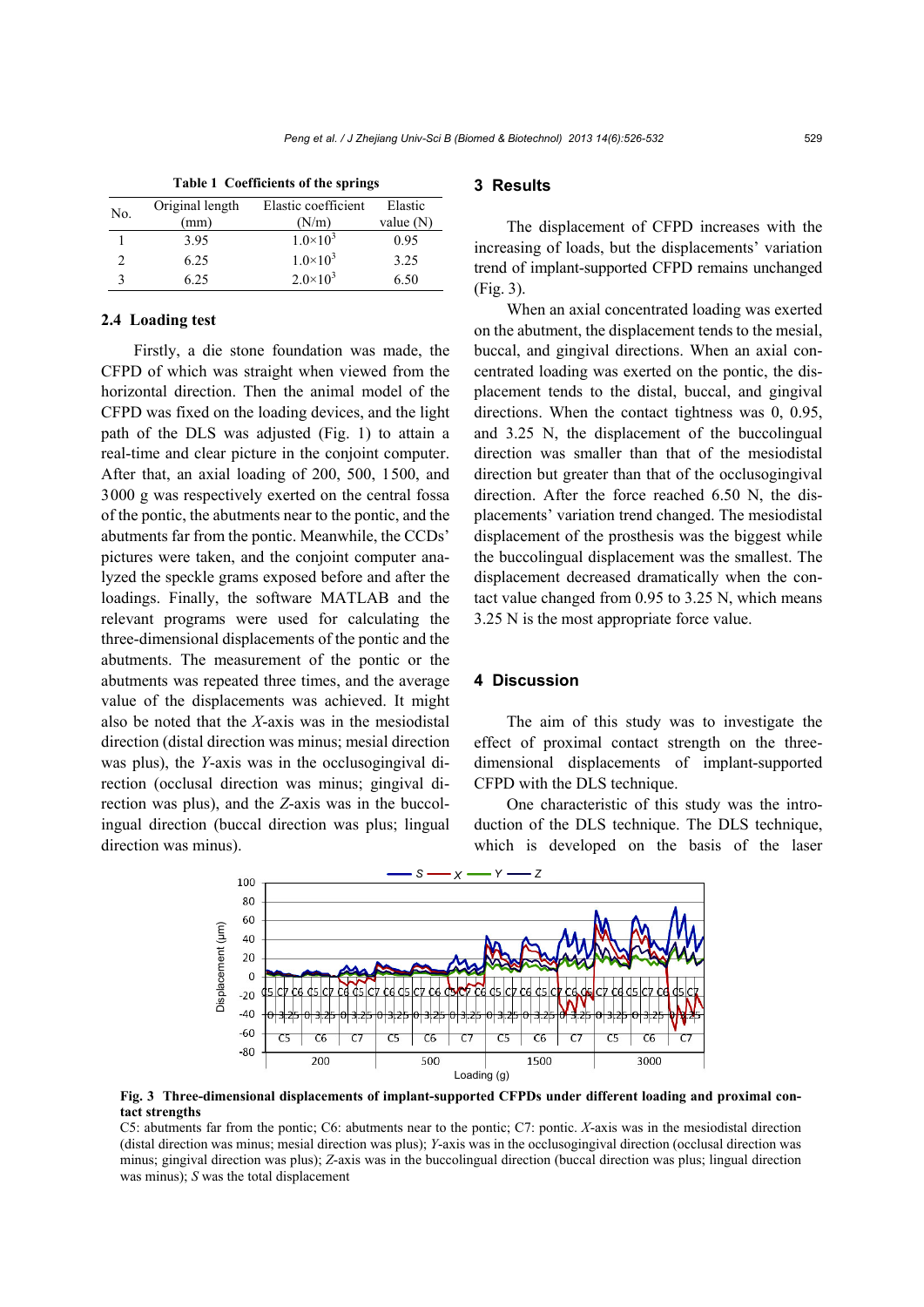holography method, applies a CCD to get objective images immediately before and after the loadings. It is more accurate than manual calculation. The DLS technique is an up-to-date technique of phonology which can be performed under atrocious conditions. As compared with holographic interferometry (Zhang *et al*., 2007), the DLS technique has more advantages, such as high accuracy, real time, ease of operation, and time-savings. Compared with the finite element method (Wang, 2009), DLS overcomes the disadvantages of the finite element method about the simplification and approximation of the subject's geometry and mechanical properties, and avoids error and effect of the experimental results.

It must be assumed that the sustained external force applied to the teeth led to periodontal tissue creep. The elastic recovery of periodontal tissue, which is crucial to the measurement of denture displacement, was incomplete (Parfitt, 1960). Thus, a further significant effect that could be demonstrated with the DLS technique is the fact that it can observe whether the elasticity and stability of the abutment periodontal membrane are fully recovered after loading in time through the comparative analysis of the two speckle images in different periods. Therefore, the DLS technique guarantees that the abutments are in the same physiological condition, which increases the comparability and reproducibility of the experimental results.

As for the results of the experiment, when an axial concentrated loading was exerted on the pontic of the implant-supported CFPD, the displacement of the CFPD was greatest. Stress concentration usually exists in the connector of the CFPD, which is consistent with the findings of most scholars (Wang *et al.*, 1998; Romeed *et al.*, 2004). So it is advisable for clinicians to pay attention to the design of the connector of the abutment near to the pontic. Manda *et al*. (2010) reported that the connector with the highest risk of failure is the 3-mm connector distal to the retaining abutment. The forces transmitted through the cantilevered pontic could cause tilting and rotational movements of the abutments. Therefore, it is reasonable for clinicians to avoid premature contact, especially premature contact of the pontic when the CFPD is used. Huang *et al.* (2011) revealed that both loading type and implant position were crucial for the stress distribution in bone.

About the selection of loads, Chorres *et al*. (2005) chose 100 g in their experiment. Some researchers chose 500, 1000, or 3000 g to conduct their experiment (Chen *et al*., 1995; Çehreli and Iplikçioglu, 2002; Sevimay *et al.*, 2005). According to these references, dynamic loads of 100, 150, 200, 300, 500, 1000, 1500, 2000, 2500, 3000, 3500, and 4000 g were exerted on the models in this experiment. However, we found that the young fringes were too sparse when the load was lower than 200 g and too compact when the load was greater than 3000 g. For this reason four representative loads (200, 500, 1500, and 3000 g) were selected in the experiment. Under these loads, the interference fringes were clear and stable.

Another characteristic of this study was the introduction of the effect of proximal contact strength on the three-dimensional displacements of implantsupported CFPD. It is important to clinical research to some extent. The displacement of implant-supported CFPD, which is crucial to implant success and periodontal tissue health, decreased after the restoration of the proximal contact area. However, the displacements' variation trend of implant-supported CFPD remains unchanged and is characterized by the displacement of the buccolingual direction which was smaller than that of the mesiodistal direction but greater than that of the occlusogingival direction when the contact tightness was 0, 0.95, and 3.25 N. The proximal contact area has little effect on the displacement of CFPD under small loads (200 and 500 g). With increasing loads (1500 and 3000 g), the function of the proximal contact area increased. The displacement decreased dramatically when the contact value changed from 0.95 to 3.25 N and the total displacement of the CFPD was reduced to less than 50  $\mu$ m, but after the contact value reached 6.50 N, no mesial and buccal displacements were detected under small loads (200 and 500 g). The displacements' variation trend of the implant-supported CFPD changed, and the mesiodistal displacement of the prosthesis was the biggest while the buccolingual displacement was the smallest under large loads (1500 and 3000 g). At this level of contact strength, the normal mobility of implants was restricted under small loads and the movement tendency was changed under large loads, which means the contact value of 6.50 N was too tight. Dörfer *et al*. (2000) had found the contact strength between the first and second premolars to be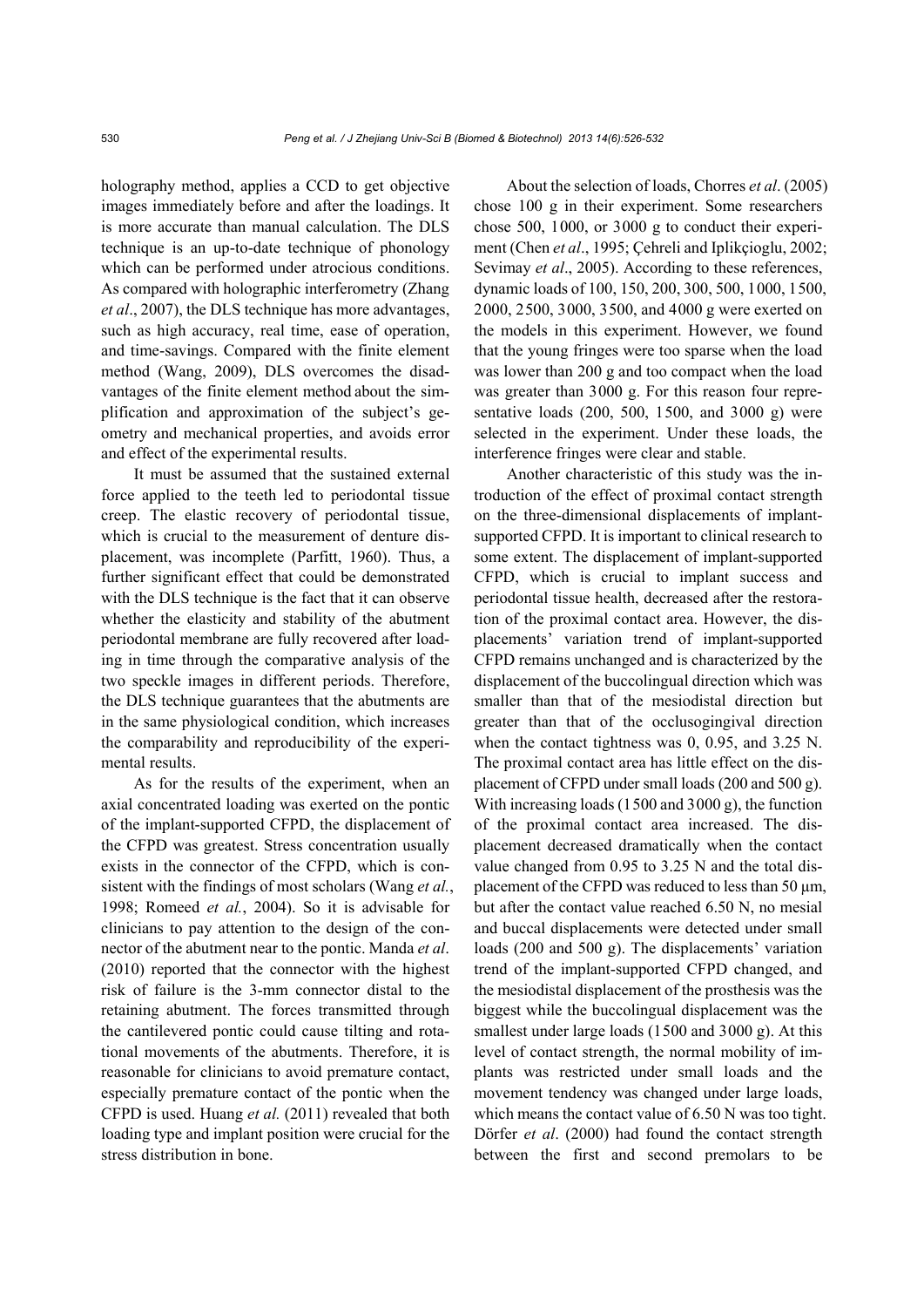(3.48±1.80) N, greater than the range of the force that will cause irreversible damage of periodontal tissue. In conclusion, the most appropriate contact force value is 3.25 N.

The implant-supported CFPD model was established on the mandible of a beagle dog in this study. Many scholars at home and abroad have chosen the beagle dog to fabricate FPD models (Arısan *et al*., 2010; Coelho *et al*., 2010a; 2010b). Andersen and Good (1970) contended that the histomorphology of the mandible and alveolar bones of beagle dogs was similar to that of humans. The strain condition of teeth and alveolar bone after loading was also similar to that of humans. In addition, many researchers select the beagle dog as an animal model to study the biomechanical behavior of teeth and alveolar bone after loading. Combined with the research of Dörfer *et al*. (2000), we draw the conclusion that 3.25 N is also applicable in humans.

The experiment was carried out under static vertically concentrated loading. The implant suffers from different kinds of non-axial loading during chewing; however, there is no animal model that could precisely simulate the masticatory behavior. Therefore, further research about the influence of non-axial loading during chewing on implants is still required.

# **5 Conclusions**

An in vitro study was constructed to investigate the effect of contact strength on three-dimensional displacement of the implant-supported CFPD by means of DLS technique. Within the limitations of this study, the following conclusions were drawn:

1. DLS technique successfully measured the three-dimensional displacement and was illustrated as a fast, effective, and safe method.

2. Recovering contact reduced the displacement of implants, mainly in the mesial and buccal parts.

3. It is advisable for clinicians to avoid premature contact, especially premature contact of the pontic.

4. Contact should be recovered to a proper strength which can effectively reduce the movement without changing the displacement distribution regularity.

## **Acknowledgements**

We sincerely thank Associate Professor Yi LIU (University of Electronic Science and Technology of China) for his expert technical assistance in the loading test for this study.

#### **Compliance with ethics guidelines**

Zhen-zhen PENG, Xin-min CHEN, Jun WANG, Ai-jie LI, and Zu-jie XU declare that they have no conflict of interest.

All institutional and national guidelines for the care and use of laboratory animals were followed.

#### **References**

- Adell, R., Lekholm, U., Rockler, B., Brånemark, P.I., 1981. A 15-year study of osseointegrated implants in the treatment of the edentulous jaw. *Int. J. Oral Surg.*, **10**(6):387-416. [doi:10.1016/S0300-9785(81)80077-4]
- Adell, R., Eriksson, B., Lekholm, U., Brånemark, P.I., Jemt, T., 1990. Long-term follow-up study of osseointegrated implants in the treatment of totally edentulous jaws. *Int. J. Oral Maxillofac. Implants*, **5**(4):347-359.
- Aglietta, M., Siciliano, V.I., Zwahlen, M., Brägger, U., Pjetursson, B.E., Lang, N.P., Salvi, G.E., 2009. A systematic review of the survival and complication rates of implant supported fixed dental prostheses with cantilever extensions after an observation period of at least 5 years. *Clin. Oral Implants Res.*, **20**(5):441-451. [doi:10.1111/j.1600-0501.2009.01706.x]
- Andersen, A.C., Good, L.S., 1970. The beagle as an experimental dog. *Science*, **170**(3959):723. [doi:10.1126/ science.170.3959.723]
- Arısan, V., Anıl, A., Wolke, J.G., Özer, K., 2010. The effect of injectable calcium phosphate cement on bone anchorage of titanium implants: an experimental feasibility study in dogs. *Int. J. Oral Maxillofac. Surg.*, **39**(5):463-468. [doi:10. 1016/j.ijom.2010.01.004]
- Batista, L.R., Muramatsu, M., Campos, T.N., 2003. Stress analysis of fresh, fixed and macerated dog mandibles holographic interferometric double exposition method. *Proc. SPIE*, **4829**:1012-1013. [doi:10.1117/12.530479]
- Becker, C.M., 2004. Cantilever fixed prostheses utilizing dental implants: a 10-year retrospective analysis. *Quintessence Int.*, **35**(6):437-441.
- Becker, C.M., Kaiser, D.A., 2000. Implant-retained cantilever fixed prosthesis: where and when. *J. Prosthet. Dent.*, **84**(4):432-435. [doi:10.1067/mpr.2000.110259]
- Branemark, P.I., Zarb, G.A., Albrektsson,, T., Rosen, H.M., 1986. Tissue-integrated prostheses. osseointegration in clinical dentistry. *Plastic Reconstruc. Surg.*, **77**(3): 496-497.